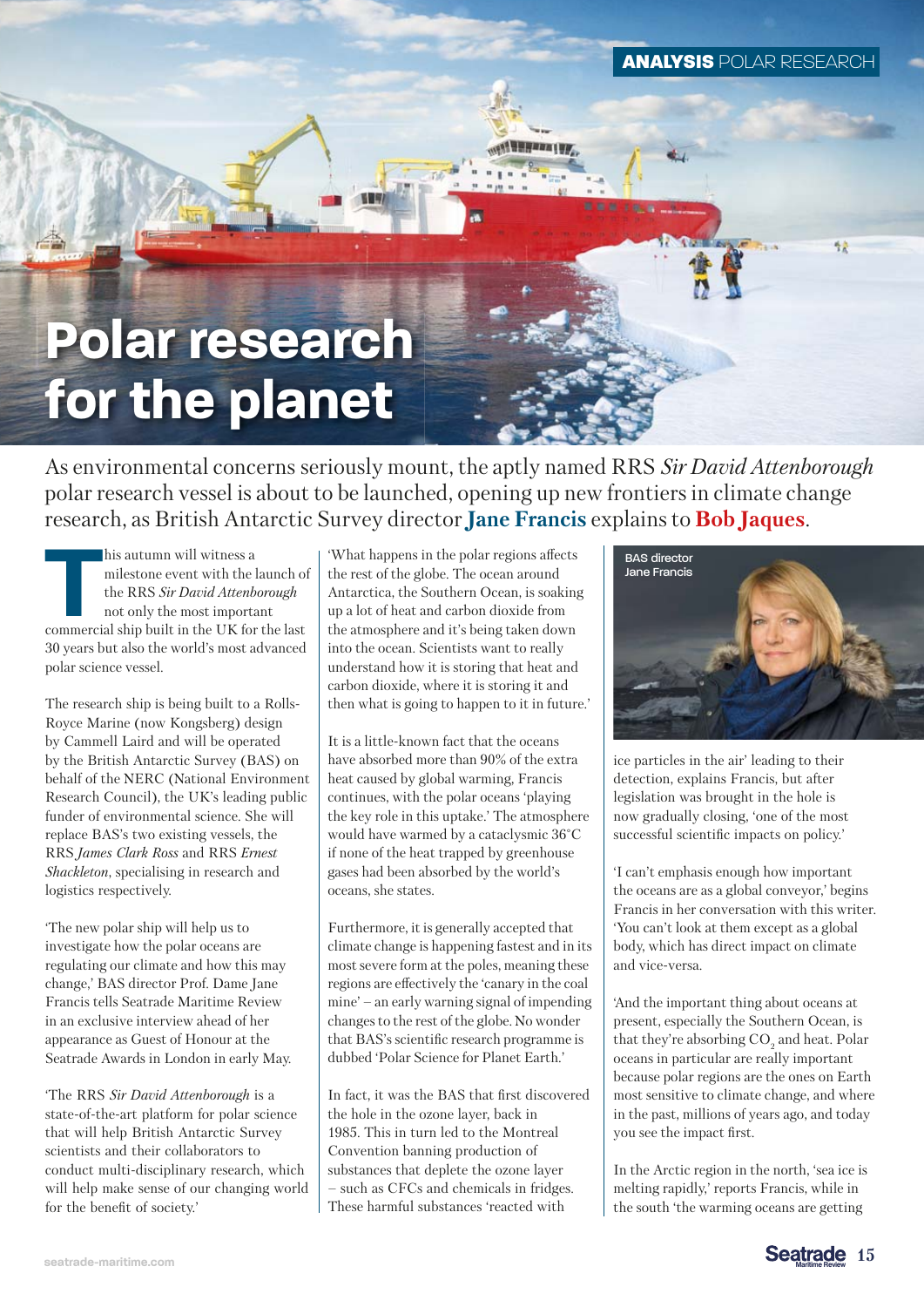up under the ice shelves at the edge of Antarctica and we believe are threatening the existence of the shelves themselves, which are the buttresses that keep Antarctic ice sheets in place.

'What's really critical is that the ice of Antarctica holds 70% of the world's fresh water, so if all that melts it's going to raise global sea levels by many tens of metres, meaning that what happens in the polar

## regions has a major global impact.'

If all this sounds alarmist, it is only in keeping with the attitude of the eponymous naturalist after whom the new research vessel is named. A popular vote on the vessel's name during the early stages of her construction originally plumped for one wag's suggestion of Boaty McBoatface; the name has been retained for an Autonomous Underwater

Vehicle (AUV) developed by the National Oceanography Centre (NOC). Sir David Attenborough himself – now arguably the world's highest profile environmental campaigner – attended the ship launch where he called the decision to name the vessel after him simply 'the greatest possible honour.'

Francis stresses that the new ship is fully compliant with the IMO's Polar Code,



The Birkenhead site of shipbuilder Cammell 1 mtr thick. M Laird, located on the River Mersey opposite Liverpool, hit the headlines in a big way in 2015 as it beat off international competition to win the order for one of the world's most advanced Polar research vessels.

The 128mtr RRS Sir David Attenborough, a Rolls-Royce UT 851 PRV design, began its life in the shipyard's vast construction hall and was launched in July 2018. It is packed full of Kongsberg Maritime equipment and systems, developed and brought to market by Rolls-Royce Commercial Marine prior to its acquisition by the Norwegian company.

Four diesel-electric Bergen engines – two nine-cylinder and two six-cylinder units – will provide the power to turn two 4.5mtr diameter controllable pitch propellers and drive the vessel through ice up to

1mtr thick. Machinery has been specially designed and installed to guarantee minimal underwater radiated noise, necessary for marine scientific study.

The specially reinforced hull is protected by an impermeable, glass-flake strengthened hull coating, Ecospeed, and the vessel will be able to accommodate 90 people on research voyages of up to 19,000nm.

Einar Vegsund, a member of Kongsberg Maritime's Ship Design team, describes how the company is providing a broad range of other components and systems, besides the ship's design and control package. In addition to her oceanographic tasks and onboard sample analysis capability, the vessel is also a cargo ship, he explains, undertaking logistics and large cargo shipments to Antarctica, and able to accommodate the operation of two helicopters.

Kongsberg has supplied many specialpurpose winches with multiple types of scientific cable. Arranged in the high-tech winch room, they allow the deployment of vital scientific equipment, either over the ship's starboard side, aft, or through the 'moon pool' wet porch. They include instruments for subsea acoustic surveys, using up to 12km of special wire, and for collecting seabed samples at water depths down 9km.

'A key part of the supply package is the vessel's automation and control systems, including the award-winning Unified Bridge,' says Vegsund. 'This will provide the crew with the most advanced and innovative working conditions and operator tools on a vessel's bridge today.'

### **By Paul Bartlett**